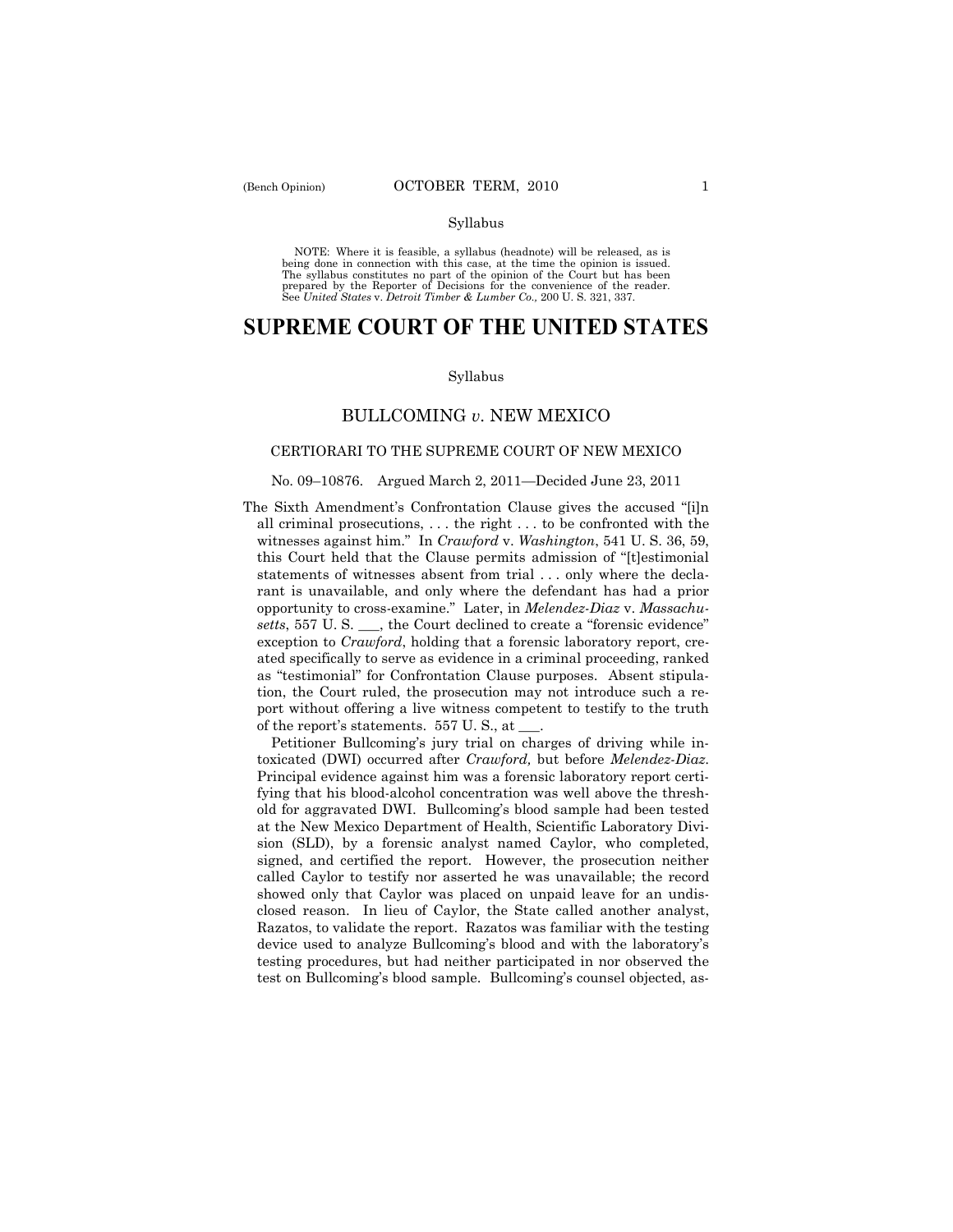serting that introduction of Caylor's report without his testimony would violate the Confrontation Clause, but the trial court overruled the objection, admitted the SLD report as a business record, and permitted Razatos to testify. Bullcoming was convicted, and, while his appeal was pending before the New Mexico Supreme Court, this Court decided *Melendez-Diaz*. The state high court acknowledged that the SLD report qualified as testimonial evidence under *Melendez-Diaz*, but held that the report's admission did not violate the Confrontation Clause because: (1) certifying analyst Caylor was a mere scrivener who simply transcribed machine-generated test results, and (2) SLD analyst Razatos, although he did not participate in testing Bullcoming's blood, qualified as an expert witness with respect to the testing machine and SLD procedures. The court affirmed Bullcoming's conviction.

*Held:* The judgment is reversed, and the case is remanded.

147 N. M. 487, 226 P. 3d 1, reversed and remanded.

 JUSTICE GINSBURG delivered the opinion of the Court with respect to all but Part IV and footnote 6. The Confrontation Clause, the opinion concludes, does not permit the prosecution to introduce a forensic laboratory report containing a testimonial certification, made in order to prove a fact at a criminal trial, through the in-court testimony of an analyst who did not sign the certification or personally perform or observe the performance of the test reported in the certification. The accused's right is to be confronted with the analyst who made the certification, unless that analyst is unavailable at trial, and the accused had an opportunity, pretrial, to cross-examine that particular scientist. Pp. 8–16.

 (a) If an out-of-court statement is testimonial, it may not be introduced against the accused at trial unless the witness who made the statement is unavailable and the accused has had a prior opportunity to confront that witness. Pp. 8–14.

 (i) Caylor's certification reported more than a machine-generated number: It represented that he received Bullcoming's blood sample intact with the seal unbroken; that he checked to make sure that the forensic report number and the sample number corresponded; that he performed a particular test on Bullcoming's sample, adhering to a precise protocol; and that he left the report's remarks section blank, indicating that no circumstance or condition affected the sample's integrity or the analysis' validity. These representations, relating to past events and human actions not revealed in raw, machineproduced data, are meet for cross-examination. The potential ramifications of the state court's reasoning, therefore, raise red flags. Most witnesses testify to their observations of factual conditions or events. Where, for example, a police officer's report recorded an objective fact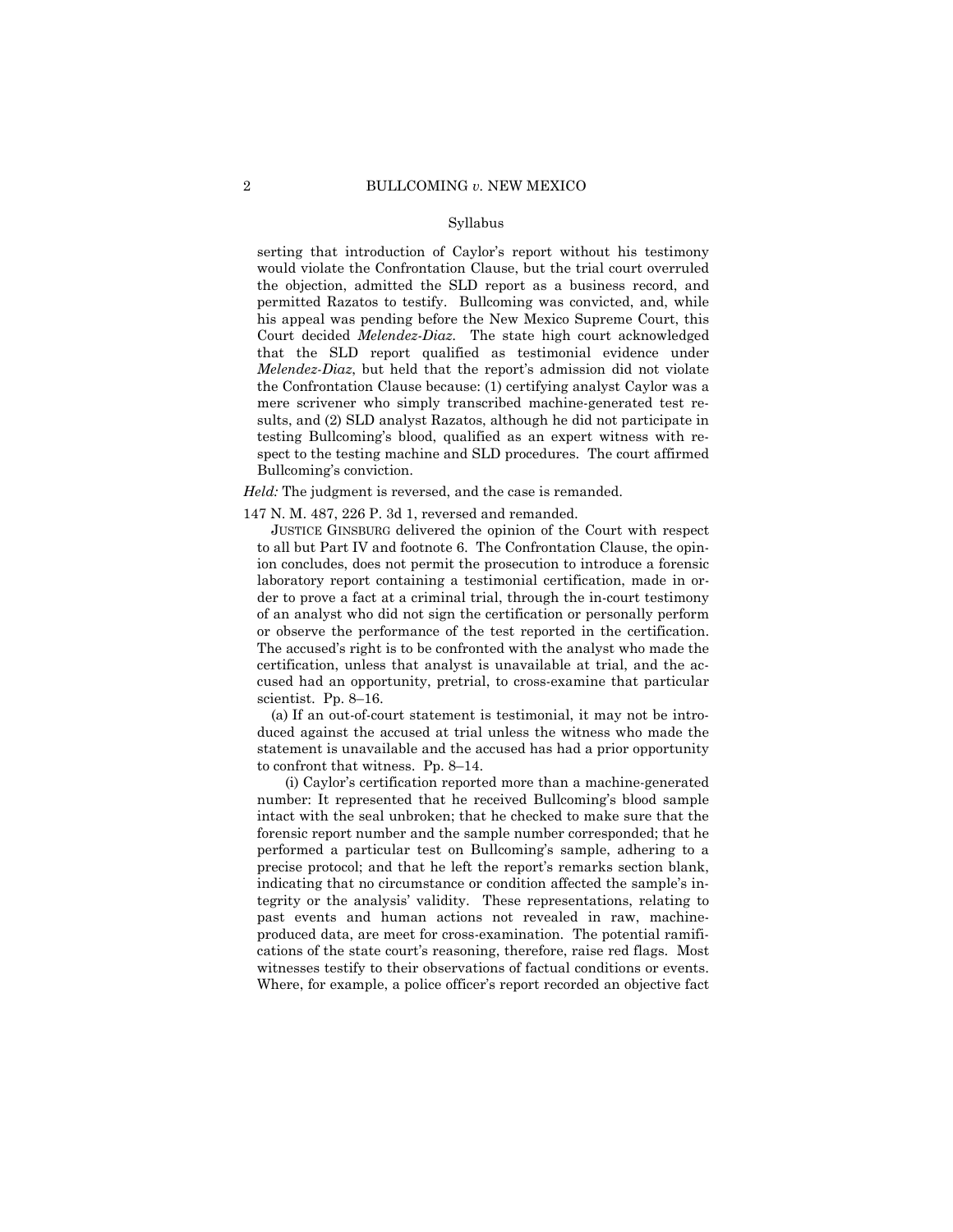such as the read-out of a radar gun, the state court's reasoning would permit another officer to introduce the information, so long as he or she was equipped to testify about the technology the observing officer deployed and the police department's standard operating procedures. As, *e.g., Davis* v. *Washington*, 547 U. S. 813, 826, makes plain, however, such testimony would violate the Confrontation Clause. The comparative reliability of an analyst's testimonial report does not dispense with the Clause. *Crawford,* 541 U. S., at 62. The analysts who write reports introduced as evidence must be made available for confrontation even if they have "the scientific acumen of Mme. Curie and the veracity of Mother Teresa." *Melendez-Diaz*, 557 U. S., at \_\_\_, n. 6. Pp. 10–11.

 (ii) Nor was Razatos an adequate substitute witness simply because he qualified as an expert with respect to the testing machine and the SLD's laboratory procedures. Surrogate testimony of the kind Razatos was equipped to give could not convey what Caylor knew or observed about the events he certified, nor expose any lapses or lies on Caylor's part. Significantly, Razatos did not know why Caylor had been placed on unpaid leave. With Caylor on the stand, Bullcoming's counsel could have asked Caylor questions designed to reveal whether Caylor's incompetence, evasiveness, or dishonesty accounted for his removal from work. And the State did not assert that Razatos had any independent opinion concerning Bullcoming's blood alcohol content. More fundamentally, the Confrontation Clause does not tolerate dispensing with confrontation simply because the court believes that questioning one witness about another's testimonial statements provides a fair enough opportunity for cross-examination. Although the purpose of Sixth Amendment rights is to ensure a fair trial, it does not follow that such rights can be disregarded because, on the whole, the trial is fair. *United States* v. *Gonzalez-Lopez,* 548 U. S. 140, 145. If a "particular guarantee" is violated, no substitute procedure can cure the violation. *Id.,* at 146. Pp. 11–14.

 (b) *Melendez-Diaz* precluded the State's argument that introduction of the SLD report did not implicate the Confrontation Clause because the report is nontestimonial. Like the certificates in *Melendez-Diaz*, the SLD report is undoubtedly an "affirmation made for the purpose of establishing or proving some fact" in a criminal proceeding. 557 U. S., at \_\_\_. Created solely for an "evidentiary purpose," *id.*, at \_\_\_, the report ranks as testimonial. In all material respects, the SLD report resembles the certificates in *Melendez-Diaz*. Here, as there, an officer provided seized evidence to a state laboratory required by law to assist in police investigations. Like the *Melendez-Diaz* analysts, Caylor tested the evidence and prepared a certificate concerning the result of his analysis. And like the *Melendez-Diaz*